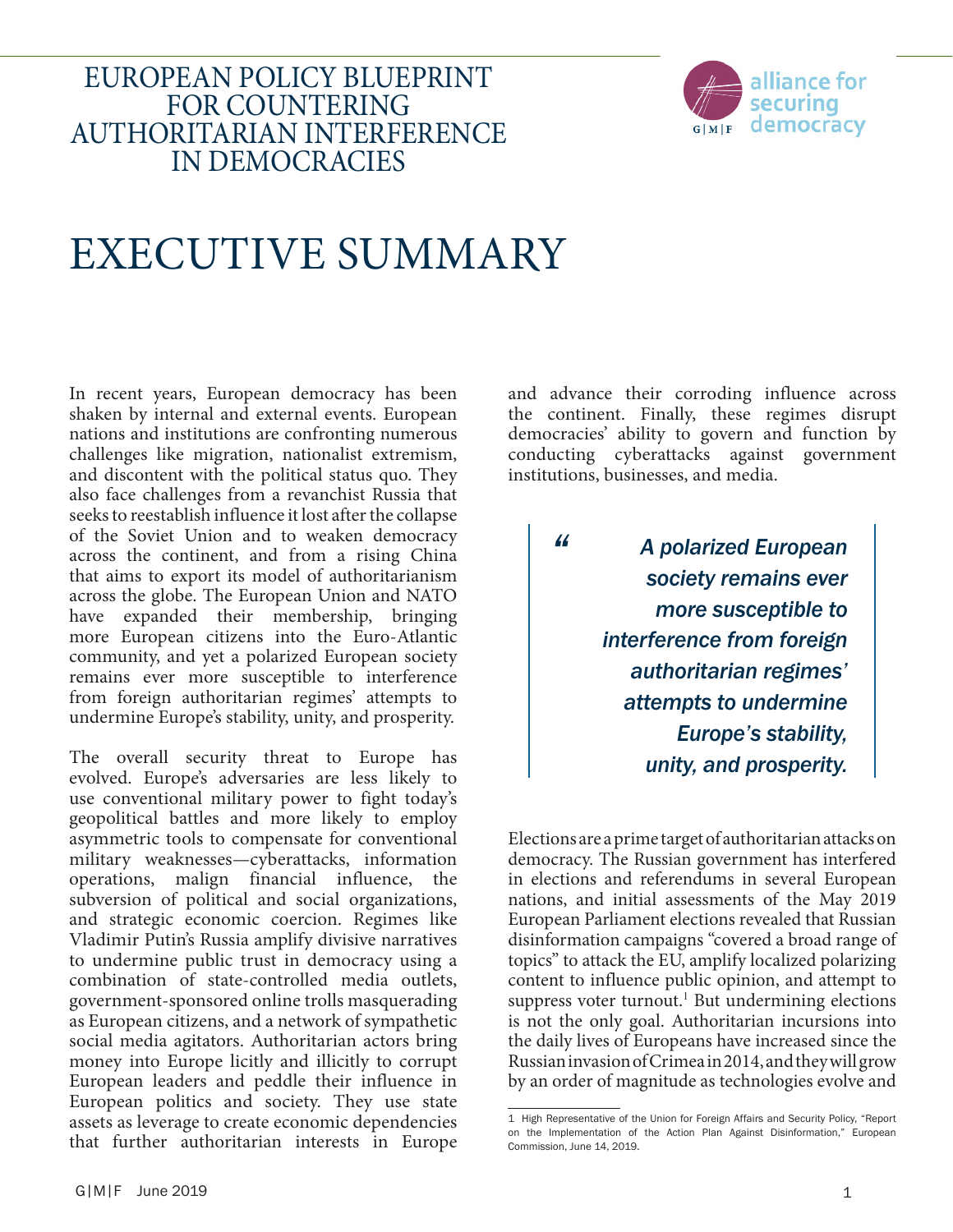more actors adopt these tools. By using these tools to exploit existing cleavages in democratic societies and vulnerabilities in democratic governments, authoritarian regimes are trying to weaken and distract Europe and its transatlantic partners in the United States and Canada from their regional and global responsibilities, and to diminish confidence in democracy as a viable form of government.

# A New Strategic Approach for Europe

Europe has been a leader in addressing the authoritarian interference threat. Long before the United States acknowledged the threat, European institutions and several European governments had already mobilized to defend against it. The EU and NATO launched task forces and centers of excellence that analyze authoritarian tools and tactics; nations like Sweden assigned responsibility in coordinating efforts to respond to this challenge to a particular government agency; and civil society initiatives all over Europe emerged to monitor and analyze foreign interference operations in their own countries. Yet vulnerabilities to authoritarian interference persist across the continent—in governments, institutions, and society. Despite a burgeoning of initiatives to confront this challenge, many are hampered by a lack of resources, coordination, and top-level political support. Some nations have hardly dealt with their vulnerabilities at all, and just as troubling is the courtship of authoritarian actors by some national leaders for their own political gain. The interaction between governments and other key players in democracy, particularly civil society and the private sector, has been limited.

For Europe to succeed, it needs continent-wide buy-in on a new strategic approach to tackling the authoritarian interference challenge—one that involves whole-of-government and whole-ofsociety efforts. Working with transatlantic and other democratic partners around the globe, European nations and institutions must harness their combined political weight to identify and develop defensive measures against foreign interference, and to raise the cost of conducting operations against their citizens. Tech and social media companies, whose platforms authoritarian regimes exploit to the detriment of democracy, must improve transparency, information

sharing, and their corporate policies to secure the digital information space. Traditional media organizations should adopt norms and guidelines for ethical reporting in the disinformation era, and independent and local journalism must be better supported. And civil society should continue to raise awareness about the foreign interference challenge and develop tools to build resilience in society, including media and digital literacy programs.

> *Europe has been a leader in addressing the authoritarian interference threat across the continent in governments, institutions, and society.*

# Recommendations

*"*

This report identifies specific, actionable recommendations for EU institutions, NATO, national governments, the private sector, the media, and civil society to defend against the authoritarian interference challenge in a more coordinated, sustained, and strategic manner. The recommendations build toward the following ten main principles.

## *1. Improve coordination to develop collective responses to foreign interference operations*

There are many efforts underway nationally and at the EU and NATO to defend against authoritarian interference. However, some efforts are not well coordinated organizationally and do not always feed into decision-making structures. National governments should centralize mechanisms for tracking and analyzing threats and developing policy responses. The EU should institute a seniorlevel coordinator for interference issues to oversee various efforts across EU institutions and facilitate the sharing of best practices by member states.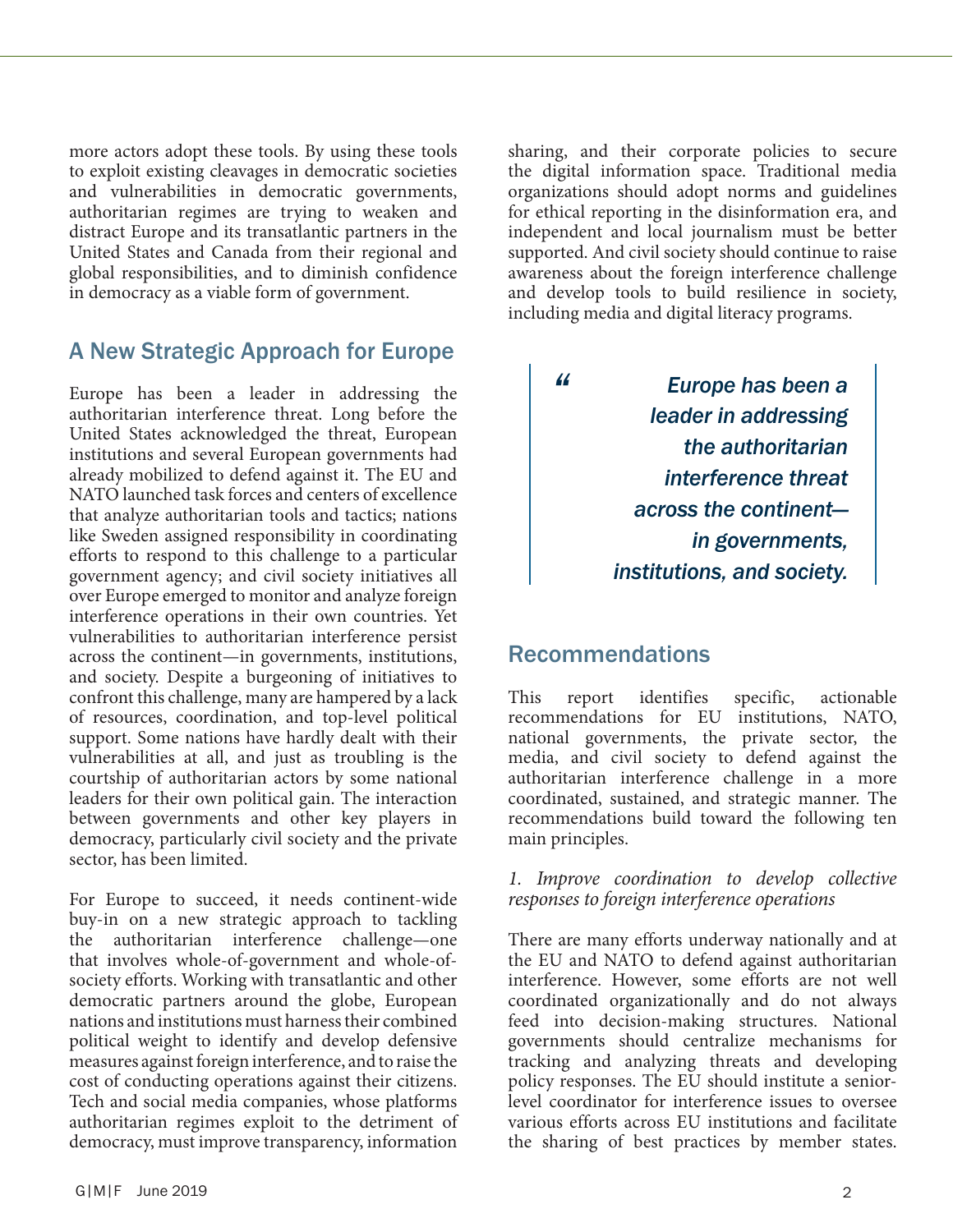EU-NATO cooperation on hybrid threats should be strengthened by having more formal consultations at the heads of state and government level, and by implementing thoroughly agreed measures from EU-NATO joint declarations.

## *2. Protect the principles and institutions of democracy, remembering that our democracy is only as strong as we make it*

European citizens have a responsibility to protect themselves and their societies from interference by holding governments and businesses accountable, and actively participating in political processes and civil society. Whole-of society resilience is critical as evolving technology is expected to enable an already growing number of foreign authoritarian actors to engage in increasingly sophisticated manners of interference. Maintaining the rule of law, protecting the freedom of speech, and fighting corruption at all levels is paramount to inoculating society against authoritarian incursions.

# *3. Raise the cost of interference in Europe*

Authoritarian governments that engage in interference operations must know that the repercussions for doing so will be costly and sustained. European states should maintain intra-European as well as transatlantic unity on existing sanctions and expand them if malign foreign actors further target European democracies, and they should adopt other financial and reputational countermeasures as necessary. NATO should further articulate what hybrid activity it considers a threat to the national security of allies and clarify publicly how it intends to harness alliance capabilities to defend allies from these attacks.

## *4. Continue to push for transparency and accountability in the information and technology sectors*

The efforts of tech platforms to counter foreign interference operations have at times been opaque and their policies inconsistently applied. European governments and institutions should keep working with the platforms to encourage maximum transparency about their policies to protect rights to user data and stymie malicious actors. At the

same time, they must be careful not to impair user anonymity, which can protect democratic actors. Social media companies should improve the transparency of political ad funding and targeting, ensure that government-sponsored content and accounts are labeled properly, define and label social bots, and increase information sharing with independent researchers, governments, and among each other regarding removed accounts and specific threats.

## *5. Build more constructive public-private partnerships to identify and address evolving digital threats*

Threats in the online information space and in cyberspace evolve constantly. European governments, media, and the private sector need to work together to share best practices and tools for building better media literacy, detecting hostile information operations, identifying bad actors and false content, and communicating threats to the public. The EU Code of Practice on Disinformation is an ambitious initial approach that needs to be enhanced by addressing smaller platforms, encouraging cross-platform information sharing, and ensuring that signatories thoroughly deliver and meaningfully report on progress against disinformation as they pledged.

# *6. Tackle entrenched vulnerabilities in the financial sector that authoritarian actors exploit*

Abetted by local enablers, authoritarian regimes and their agents launder the proceeds of their corruption and facilitate interference operations through the European financial sector. Establishing a central European anti-money laundering authority and fully implementing existing EU-wide anti-money laundering legislation would enable more effective supervision and policing of the European financial sector. In addition, existing supervisory authorities should impose more severe fines on European entities that facilitate authoritarian regimes' malign financial activity.